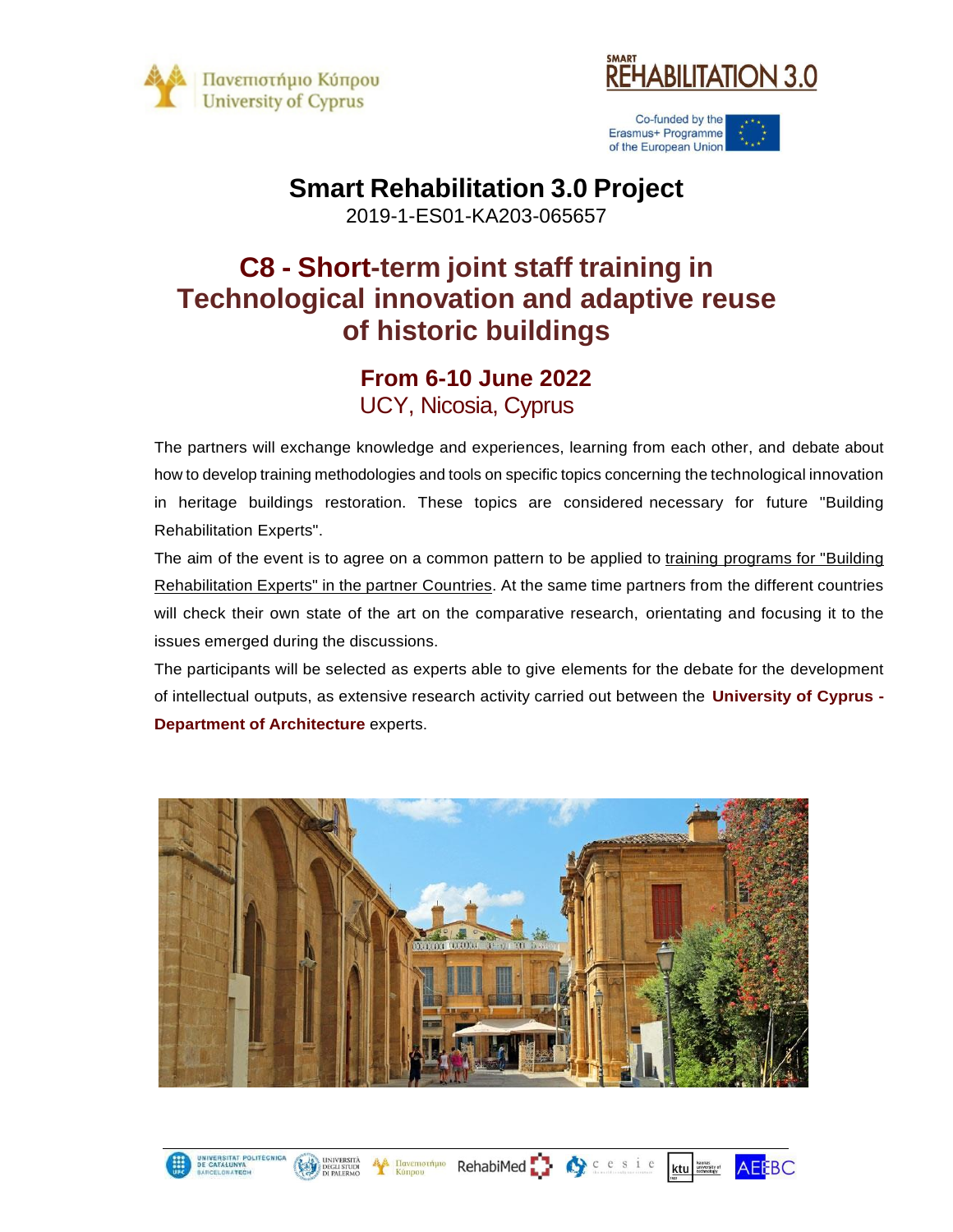



Co-funded by the<br>Erasmus+ Programme<br>of the European Union  $\boldsymbol{\xi}$ 

## **Program**

# **Monday, 6th June**

UNIVERSITAT POLITÉCNICA<br>DE CATALUNYA<br>BARCELONATECH

| 09:00 a.m.   | Welcome and Reception of all the Participants at UCY, Department of<br>Architecture, University of Cyprus                                                                                                                       |
|--------------|---------------------------------------------------------------------------------------------------------------------------------------------------------------------------------------------------------------------------------|
|              | Associate Professor Nadia Charalambous, Head of the Department of Architecture, Assoociate<br>Professor Maria Philokyprou, Scientific Responsible of the project for UCY, Associate<br><b>Professor Andreas Savvides</b>        |
|              | UCY Staff: Accociate Professor Maria Philokpyrou, Associate Professor Andreas<br>Savvides, Assistant Professor Aimilios Michael, Stavroula Thravalou, Theodora<br>Hadjipetrou, Maria Nodaraki                                   |
|              | All Partner, Stakeholders and other Participants                                                                                                                                                                                |
|              | Presentation of the targets of the Course, organisation and program activities                                                                                                                                                  |
|              | Associate Professor Maria Philokyprou                                                                                                                                                                                           |
| 10:30 a.m.   | Visit to the Fab lab of UCY Department of Architecture                                                                                                                                                                          |
| 11.30 -12.00 | <b>Coffee Break</b>                                                                                                                                                                                                             |
| 12:30 p.m.   | Traditional materials for rehabilitation, visiting the Ledra Laboratory of<br><b>Building Materials</b> of the Department of Civil and Environmental<br><b>Engineering at University of Cyprus</b><br>Professor Ioannis Ioannou |
| 14:00 p.m.   | <b>Lunch Break</b>                                                                                                                                                                                                              |
| 15:00 -16:00 | Presentation on "Regeneration of the walled city of Nicosia"<br>Athena Papadopoulou, Senior Architect / Planning Officer Nicosia Master Plan Office                                                                             |
| 16:00 -18.30 | Technical visit to the Walled City of Nicosia, as traditional area where<br>many rehabilitation projects took place especially by the Municipality of<br>Nicosia (Visit to the Exarchia – Kalavas and Agisilaou architects)     |



EN UNIVERSITÀ de Revenomino RehabiMed C c c s i e ktu annum AEEBC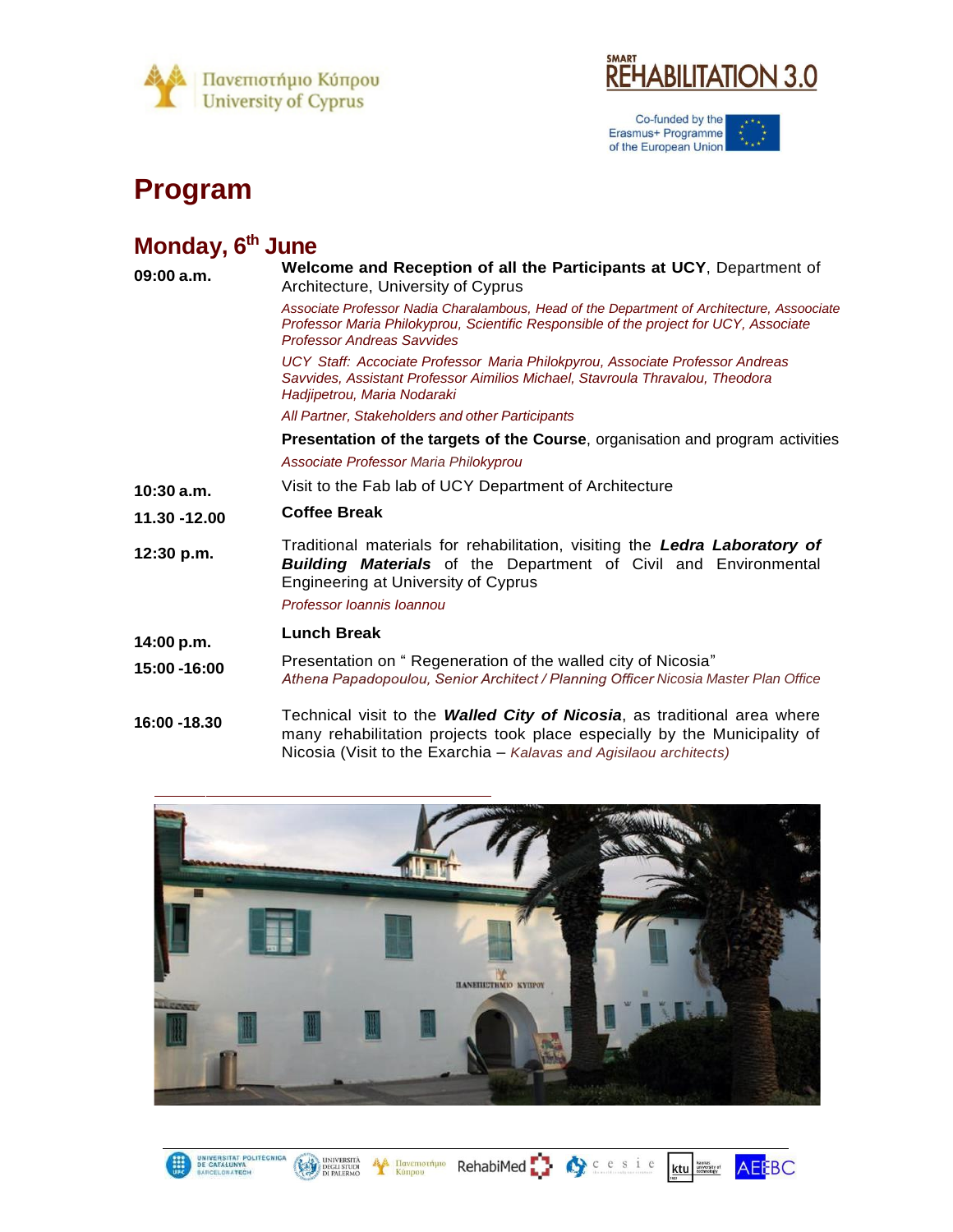



Co-funded by the Erasmus+ Programme of the European Union

## **Tuesday, 7th June**

| 09:00 a.m. | Technical visit to the Leventios Museum of the old city of Nicosia, two<br>mansions restored and converted into a contemporary museum. Contemporary<br>installations in the Museum with digital representations of the walled city of<br>Nicosia |
|------------|--------------------------------------------------------------------------------------------------------------------------------------------------------------------------------------------------------------------------------------------------|
|            | Despina Parpa                                                                                                                                                                                                                                    |
| 10:30 a.m. | Visit to an industrial building converted into a cultural centre - Old Electric<br><b>Station of Nicosia</b>                                                                                                                                     |
|            | Technical visit to the Technical Chamber of Cyrus (ETEK)                                                                                                                                                                                         |
|            | Maria Mavrou                                                                                                                                                                                                                                     |
|            | Technical visit to residential traditional houses                                                                                                                                                                                                |
|            | Savvas Christofides                                                                                                                                                                                                                              |
|            | Technical visit to the Center for Social Solidarity and Networking "To STEKI"                                                                                                                                                                    |
|            | Simos Drousiotis, Municipality of Nicosia                                                                                                                                                                                                        |
|            | Technical visit to <i>Hadjigiorgakis Kornesios Mansion</i> , as an example of best<br>restoration practices of Architectural Heritage, Europa Nostra Award                                                                                       |
|            | Evi Fiouri, Department of Antiquities, Elena Limbouri Kozakou                                                                                                                                                                                    |
| 14.00 p.m. | Technical visit to the Museum of Pancyprian Gymnasium; restoration and<br>rehabilation by Antonia Theodosiou, Europa Nostra award for the use of adobes<br>Antonia Theodosiou                                                                    |
| 14:30 p.m. | <b>Lunch Break</b>                                                                                                                                                                                                                               |
| 15:30 p.m. |                                                                                                                                                                                                                                                  |
|            | Technical visit to the Famagusta Gate and the adjacent walls of the city<br>Elena Limbouri Kozakou                                                                                                                                               |
| 16.00 p.m. | Technical visit to ICOMOS premises - Chrysanthos Pissarides                                                                                                                                                                                      |
|            | Technical visit to Axiothea mansion in Chrysalinitissa area, as example of<br>restoration and rehabilitation in order to be host university uses (cultural centre)<br>Glafkos Papadouris                                                         |
|            | Technical visit to UCY hostels in Chrysaliniotissa area, as examples of                                                                                                                                                                          |

contemporary urban regeneration and building rehabilitation, intervention and reuse

Technical visit to residential traditional houses (some recently renovated and some in progress)

Qcesie

**AEEBC** 

kaunas<br>Ktu showersity of

*Savvas Christofides*

UNIVERSITÀ

UNIVERSITAT POLITÉCNICA<br>DE CATALUNYA<br>BARCELONATECH



K Havemornuo RehabiMed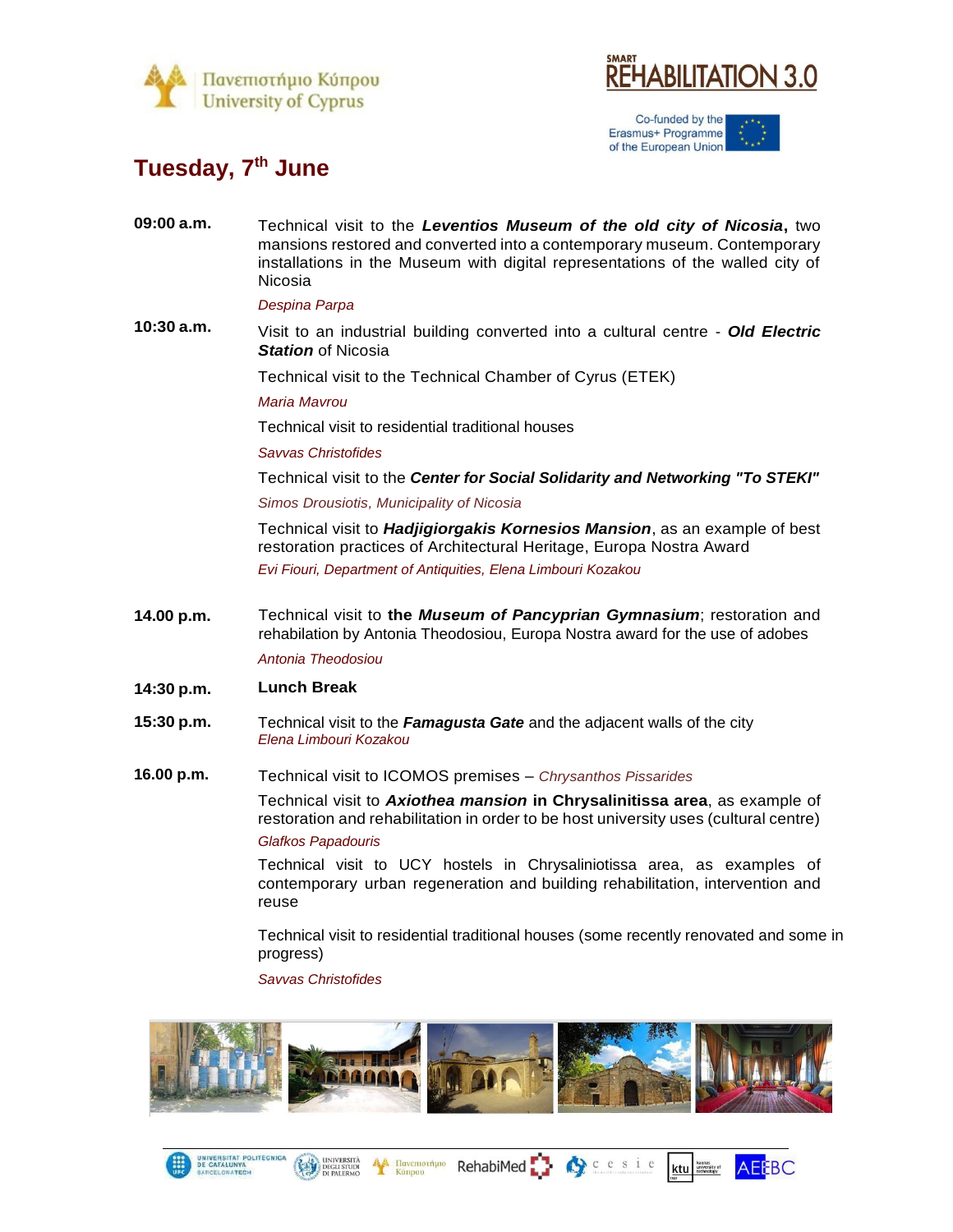



Co-funded by the Erasmus+ Programme of the European Union

### **Wednesday, 8th June**

**09:00 a.m.** Meet in Nicosia

**10.30 a.m.** Technical visit to Limassol area, to two industrial buildings: The *old Carob Mill* in the Caslte area of the City. These premises were

> converted into cultural centres, hosting also restaurants and other activities. The *Trakasol*, near the new marina area of the City. These industrial buildings were converted into premises for a marine school

*Christia Christou* 

#### **13:00 p.m. Lunch break**

**15:00 p.m.** Technical visit to the *Water Museum in Limassol*, an industrial building converted into a museum

*Christia Christou*

**16:00 p.m.** Technical visit to *three Colonial Buildings converted into University premises (TEPAK)*



### **Thursday, 9th June**

- **9:00 a.m.** Meet in Nicosia
- **10.00 a.m.** Technical visit to the *traditional village of Fikardou***,** a picturesque village declared an ancient monument by the Department of Antiquities and **converted into an open museum area.**

Technical visit to the *House of Katsinioros***,** the oldest traditional house of the village converted into a museum of folk art

Technical visit to the *House of Achilleas Dhimitriou***,** a typical traditional house of the village converted into a museum

Technical visit to the **timber roof church of the village**

*Department of Antiquities, Evi Fiouri*

**13:00 p.m.**  Lunch break

#### **15:00 p.m.** Technical visit to the *traditional village of Lazania*